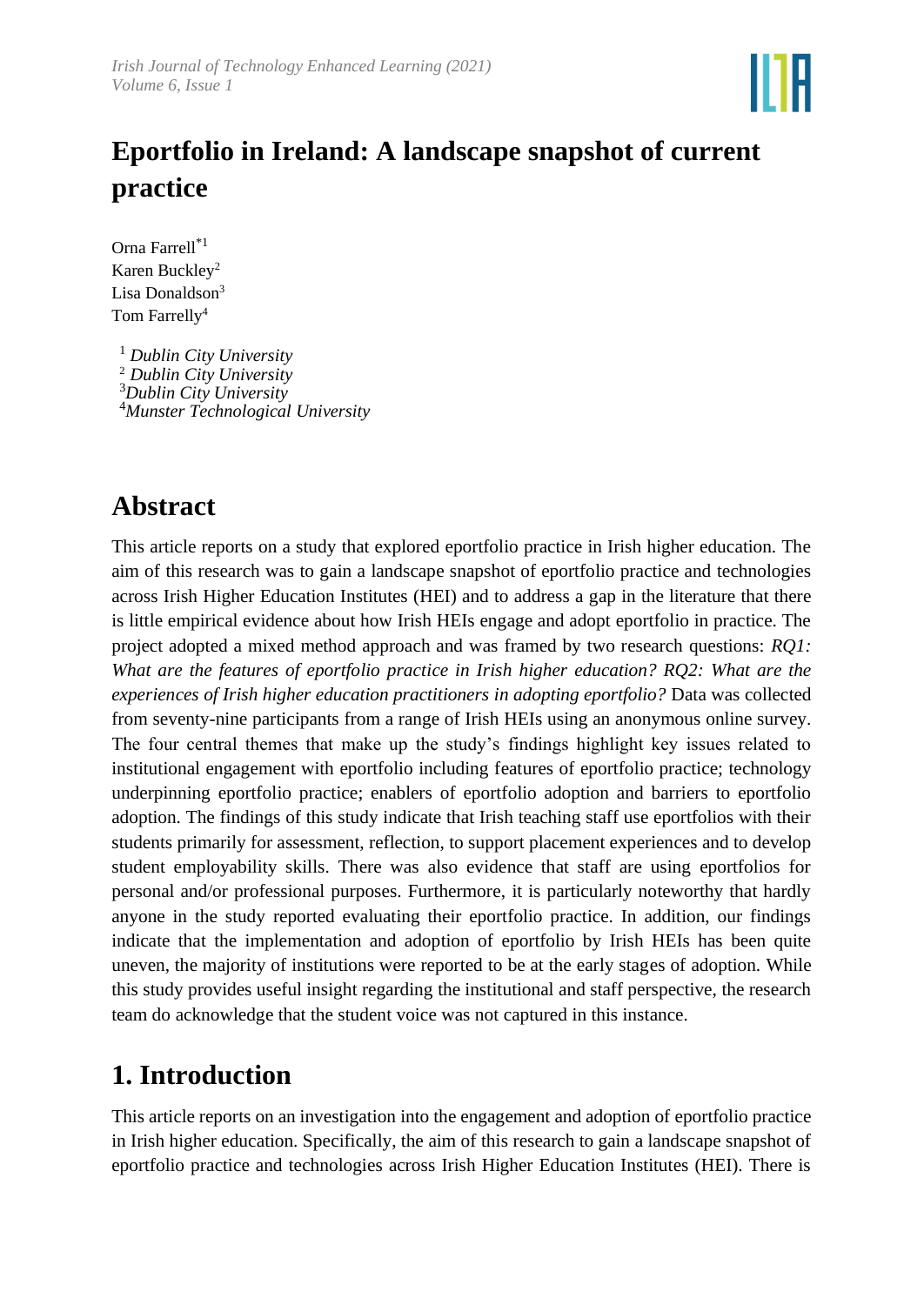anecdotal evidence from the Eportfolio Ireland professional learning community that Irish eportfolio practice has been growing over the past three years across higher education (Farrell, Buckley, Donaldson, Uí Choistealbha, 2019). However, there is no empirical evidence about how Irish HEIs engage and adopt eportfolio in practice, and what technologies support the implementation of same. The aim of this study was to address this gap in the literature through a survey of the landscape of eportfolio practice at HEIs in Ireland and to examine eportfolio practice and technologies across Irish Higher Education. This research is expected to inform the development of future directions in eportfolio practice in higher education both nationally and internationally.

## **2. What does the literature say?**

In this section, we examine contexts from the literature on Irish and international eportfolio practice in higher education and factors which influence eportfolio implementation and adoption. In this study we adopt a learning oriented definition of eportfolio rather than a technocentric one and define eportfolio as

"a vehicle for bringing together judiciously selected samples of students' work and achievements inside and outside the classroom for authentic assessment over time. A typical learning portfolio may include both academic materials and personal profiles and may designate some of its contents as public or private. The learning portfolio, then, becomes more than a product, a simple repository of artefacts; it becomes a process of reflection, of organizing, prioritizing, analysing, and communicating one's work and its value, which may prompt insights and goals" (Corley & Zubizarreta, p.65).

## **2.1 Eportfolio in higher education**

Portfolios have featured as part of the higher education landscape since the 1970s, initially in teacher education and English composition and becoming electronic in the 1990s before eventually going mainstream in the 2010s (Farrell, 2020). In higher education, portfolios were initially used as an assessment approach but evolved to encompass documenting student nonformal learning such as study abroad experiences, to support academic advising, to collect evidence of graduate attributes, and to document professional learning (Costelloe, 2021; Eynon & Gambino 2017; Farrell, 2018; Baines & Wilson 2018; Von Kronsky & Oliver 2012). Eportfolio assessment itself has evolved from a modular to a programmatic approach, and as a capstone culminating experience at the end of a degree (Buente et al. 2015; Baird et al. 2016).

The literature evidences the positive impact of eportfolio on student learning and the learning experiences of professionals. The research suggests that eportfolio assessment enables students to integrate their learning and make connections between modules in an authentic way (Buente et al. 2015; Eynon & Gambino 2017; Morreale et al. 2017). Studies indicate that eportfolio can support the development of critical thinking, self-regulation and reflective practice in students (Farrell & Seery, 2019; McManus, 2021; Gallen, 2021; Ziegelbauer & D'Errico, 2021). A recognition of the improved evidence base for eportfolio practice was the inclusion by the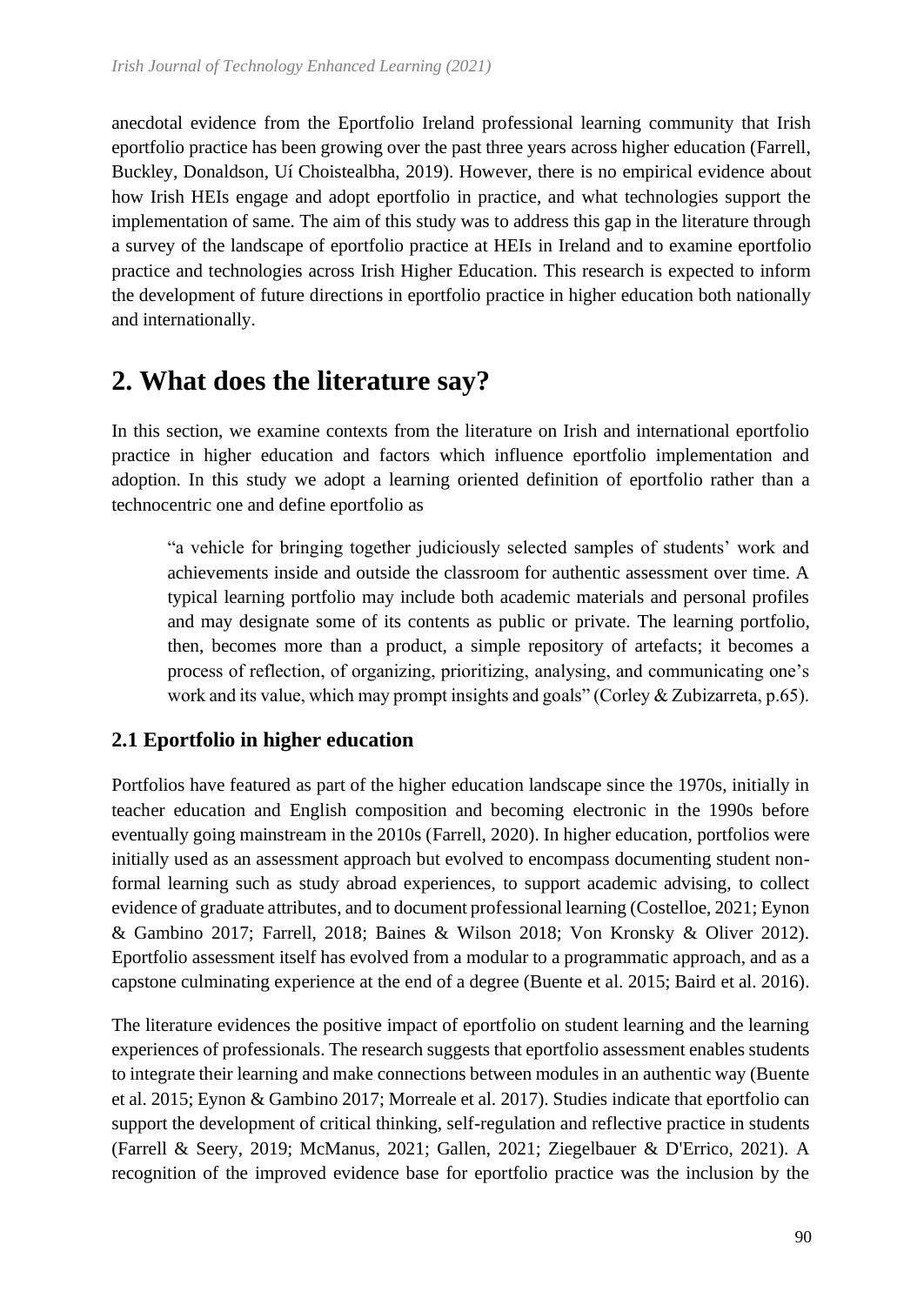Association of American Colleges and Universities (AAC&U) of eportfolio as a high impact practice which "denote institutionally-structured student experiences inside or outside of the classroom that are associated with elevated performance across multiple engagement activities and desired outcomes" (Watson et al. 2016, p. 65).

The Covid-19 pandemic has accelerated the adoption of alternative assessment approaches such as eportfolio in higher education, as due to the pivot online, campus based exams were no longer possible (Bozkurt, et. al., 2020; Farrell, 2020). The long-term impact of this change in assessment approaches has yet to be seen, but the pandemic may potentially be a catalyst for greater integration of eportfolio practices across higher education.

## **2.2 Eportfolio in Ireland**

In Ireland, the pace of higher education adoption of eportfolio was slower than in the U.S, Australia and the UK (Farrell, 2018). This slower pace of adoption in Ireland was due to a number of factors: a lack of enabling national policy, an absence of a community of practice and a dearth of funding for research on higher education pedagogy and practice (Farrell, 2018; Nagle, O'Connell, Farrelly, 2019; Poole, Brown, McNamara, O'Hara, O'Brien, Burns, 2018).

One of the reasons for the growth of eportfolio practice in Irish higher education over the past five years is the emergence of an Irish eportfolio community called Eportfolio Ireland. Eportfolio Ireland was established in 2017 as a practitioner-led professional learning network with the aim of sharing and developing eportfolio research and practice in Irish higher and further education (Donaldson, Buckley, Farrell, Uí Choistealbha, 2018). Eportfolio Ireland holds professional development events and workshops which aim to support those interested in eportfolio research and practice. The community has co-created eportfolio resources including [rubrics a](https://docs.google.com/document/d/1cdtcUon9iNKUUSVICw1o2AmFU1pAPMTSv3DWdeVtIXM/edit?usp=sharing)nd [ebooks t](https://read.bookcreator.com/czHiWg1mbURBt6XGEriXdgYJEr62/j09MDQqZTXGthHfmyzsU0Q)o share and promote practice. This community of practice has connected Irish eportfolio practitioners with colleagues across Australia, Canada, and the United States through partnerships with Eportfolios Australia and the Association for Authentic, Experiential and Evidence Based Learning (AAEEBL) leading to a global sharing of knowledge and expertise.

On foot of the Irish National Forum for Enhancement of Teaching and Learning funding in 2015, the Eportfoliohub funded project produced three reports that drew on surveys from students, faculty and employers respectively (eportfoliohub.ie n.d. (a); eportfoliohub.ie n.d. (b) and eportfoliohub.ie n.d. (c)). Prior to 2017, there was a lack of published empirical research on eportfolio in Ireland. An ERIC search retrieved only seven journal articles. However since 2017, a number of articles from the Eportfolio Ireland community have been published on a range of topics such as eportfolio assessment (Donaldson, 2018; Hegarty, 2017), on learning portfolio (Farrell & Seery, 2019), on the eportfolio literature (Farrell, 2018; Scully, O'Leary, Brown, 2018) on eportfolio professional learning (Donaldson, Buckley, Farrell, Ui Choistealbha, 2018), on teacher education (Uí Choistealbha, Mullally, McMorrough, 2018), on institutional implementation (Nagle, O'Connell, Farrelly, 2019), and on the history of portfolio research and practice (Farrell, 2020). This publication trend indicates that the Eportfolio Ireland professional learning network is having an impact on the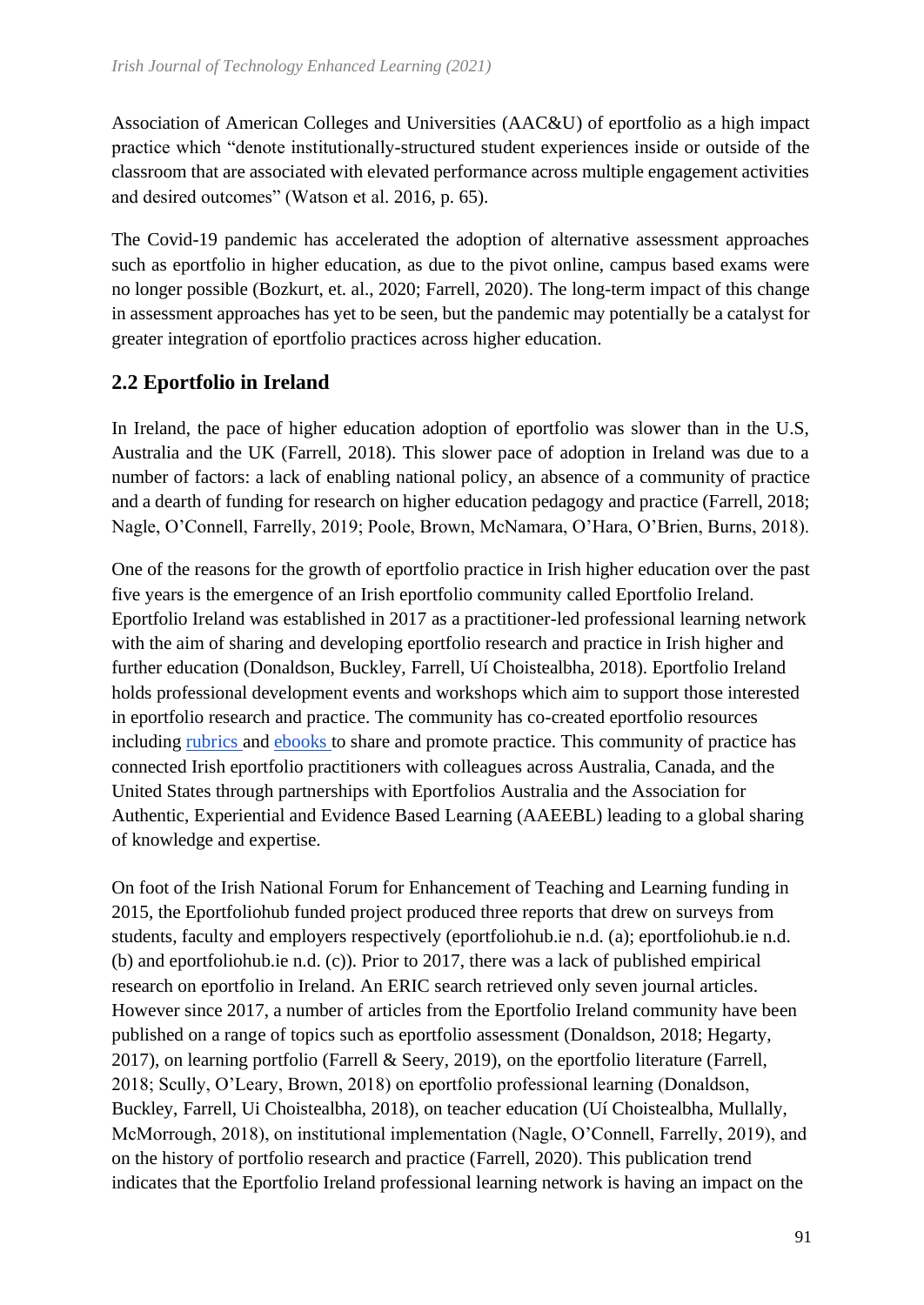eportfolio research and practice culture in Ireland. This trend is further evidenced by the special issue on eportfolio in the *Irish Journal of Technology Enhanced Learning* edited by the Eportfolio Ireland steering group, that this article is included within.

## **2.3 Institutional adoption of eportfolio**

The literature on institutional adoption of eportfolio reveals a complex and challenging implementation process for higher education institutions which encompasses both pedagogical and technical elements. As Blevins and Brill (2017, p.223) state "a universitywide ePortfolio implementation is a complex undertaking that requires the long-term and attentive coordination of infrastructure, resources, and people".

For higher education institutions, there a number of drivers for introducing eportfolio such as curriculum reimagination, the requirement from professional bodies for accreditation, as a means of innovating assessment approaches, to support student placement, to integrate reflective practice into the student learning experience and to support professional development for academic and professional staff (Blevins & Brill, 2017; Egan et al, 2018; Farrell, 2020; Nagle, O'Connell, Farrelly, 2019).

Roger's diffusion of innovation model which describes technology adoption over time underpins many of the approaches to eportfolio implementation (Stevens 2020; Blevins & Brill 2017; Reynold & Pirie, 2016). The literature on eportfolio implementation indicates that there are four main approaches to eportfolio implementation in higher education institutions: Bottom-up, top-down, technology-driven, middle-tier (Stevens, 2020), see table 1. below.

| <b>Implementation approach</b> | <b>Aspects</b>                                                                                                                                                                 |
|--------------------------------|--------------------------------------------------------------------------------------------------------------------------------------------------------------------------------|
| Bottom-up                      | A bottom-up approach is organic and is usually driven by<br>staff in the form of early adopters who diffuse the eportfolio<br>innovation and practice through the institution. |
| Top-down                       | This approach is led by the institution's senior management<br>and is part of the strategic plan, it is a formal mandated<br>programme.                                        |
| Technology-driven              | This approach centres around the acquisition of an eportfolio<br>platform and may involve consultation with stakeholders, user<br>testing and needs analysis phases.           |
| Middle-tier                    | In the middle-tier approach, champions in schools and<br>faculties lead the initiative.                                                                                        |

|  |  |  |  |  | Table 1. Eportfolio implementation approaches, adapted from Stevens (2020) |  |
|--|--|--|--|--|----------------------------------------------------------------------------|--|
|--|--|--|--|--|----------------------------------------------------------------------------|--|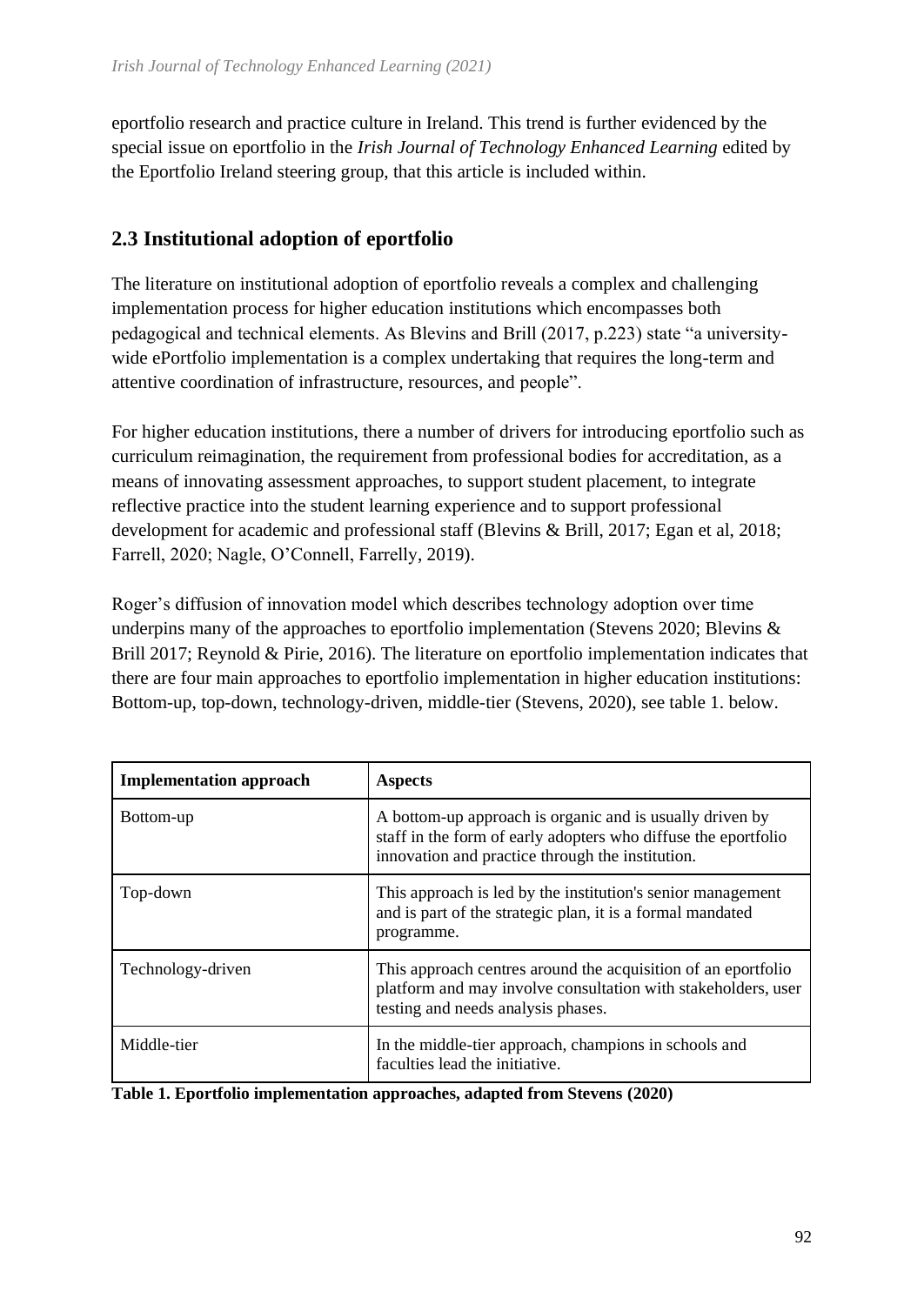Blevins & Brill's (2017) eportfolio implementation framework is a very comprehensive evidence based approach to how institutions, faculties and schools can integrate eportfolio into their curricula, see figure 1. below.



## **Figure 1. Blevins and Brill (2017) Eportfolio Implementation Framework, reproduced with permission.**

The framework encompasses six components which take into account the human, leadership, pedagogical, technological, financial and support aspects which are key to a successful eportfolio implementation. The framework outlines six key aspects: awareness, motivation, commitment, resources, leadership, and evaluation as ingredients to support an institutional implementation programme (Blevins and Brill, 2017). This framework could be very useful to Irish higher education institutions in their planning and implementation of eportfolio, as "many factors still remain to deter HEIs from integrating eportfolios into their teaching" (Nagle, O'Connell, Farrelly, 2019, p.330) and like the introduction of any pedagogical innovation the implementation of eportfolio at scale can be very challenging (Cambridge, 2012; Eynon & Gambino, 2017).

The literature on implementation has well documented the challenges institutions face when introducing eportfolio at scale. They include a lack of financial and human resourcing, a lack of awareness of the benefits of eportfolio, a lack of strategic direction, a lack of confidence in their digital competencies by staff and students, and challenges with the functionality and reliability of the technology underpinning eportfolio (Blevins and Brill, 2017; Coffey & Ashford-Rowe, 2014; Fallowfield et al, 2019; Hallam et al, 2010; Holt et. al., 2016; Nagle,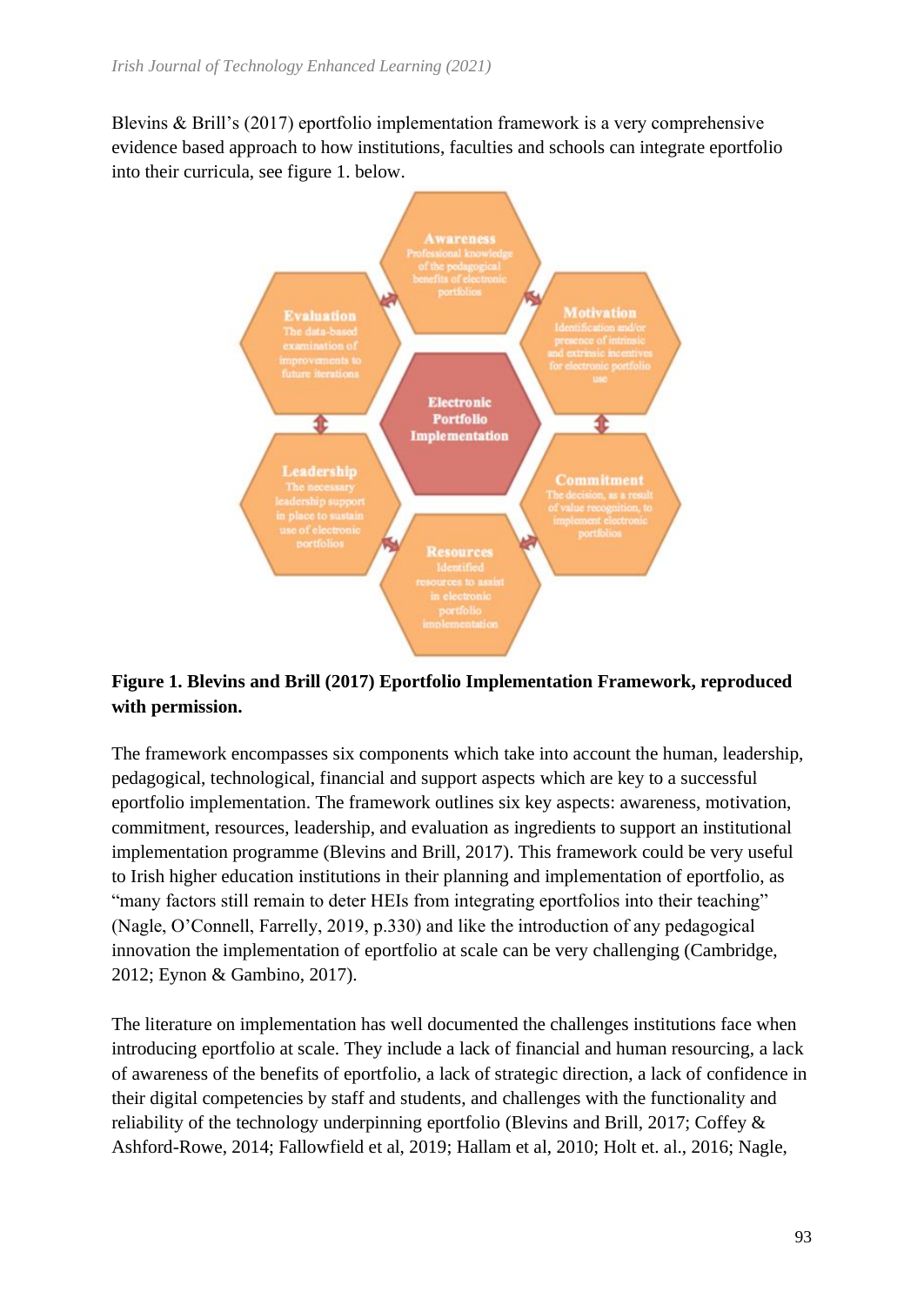O'Connell, Farrelly, 2019; Reynolds, Pirie, 2016). Many institutional implementations do not succeed, as Blevins & Brill (2017, p.219) observe:

"Significant costs associated with wide-scale integration efforts, such as organizationwide ePortfolio initiatives, certainly warrant concern if investments are not yielding positive and sustainable results. Recall that 42% of respondents in this study chose to abandon ePortfolio use".

Factors which can enable institutional implementation are symbiotic with the challenges discussed above. Adopting a structured approach such as the Blevins and Brill (2017) implementation framework would be beneficial to institutional implementation. It is crucial that eportfolio are fully integrated into the curriculum including technical and pedagogical supports (Egan et. al, 2018). The key factors influencing institutional adoption of eportfolio distilled from the literature are:

- Usable and flexible institutional platform
- Staff and leadership buy-in
- Technical and pedagogical support and professional development
- An institutional strategic vision for eportfolio
- Time and space for innovation (Blevins and Brill, 2017; Coffey & Ashford-Rowe, 2014; Fallowfield et al, 2019; Hallam et al, 2010; Holt et. al., 2016; Nagle, O'Connell, Farrelly, 2019; Reynolds, Pirie, 2016).

# **3. Methodology**

The study adopts a convergent parallel mixed methods design (Creswell, 2014) using qualitative and quantitative methods of inquiry. The study is framed by the following overarching research questions:

*RQ1: What are the features of eportfolio practice in Irish higher education?*

## *RQ2: What are the experiences of Irish higher education practitioners in adopting eportfolio?*

Ethical approval for this research project was obtained from the DCU Research ethics committee (DCUREC/2019/136). Data was collected using an anonymous online survey, administered over two cycles: November 2019 and November 2020. The survey was adapted from the Australian eportfolio project (2010) instrument. It included open-ended and fivepoint Likert style scale questions about the features of eportfolio practice in higher education. Qualitative and quantitative data was collected via the questionnaire. The online survey was created using DCU hosted Google form and was administered through a recruitment email sent to participants.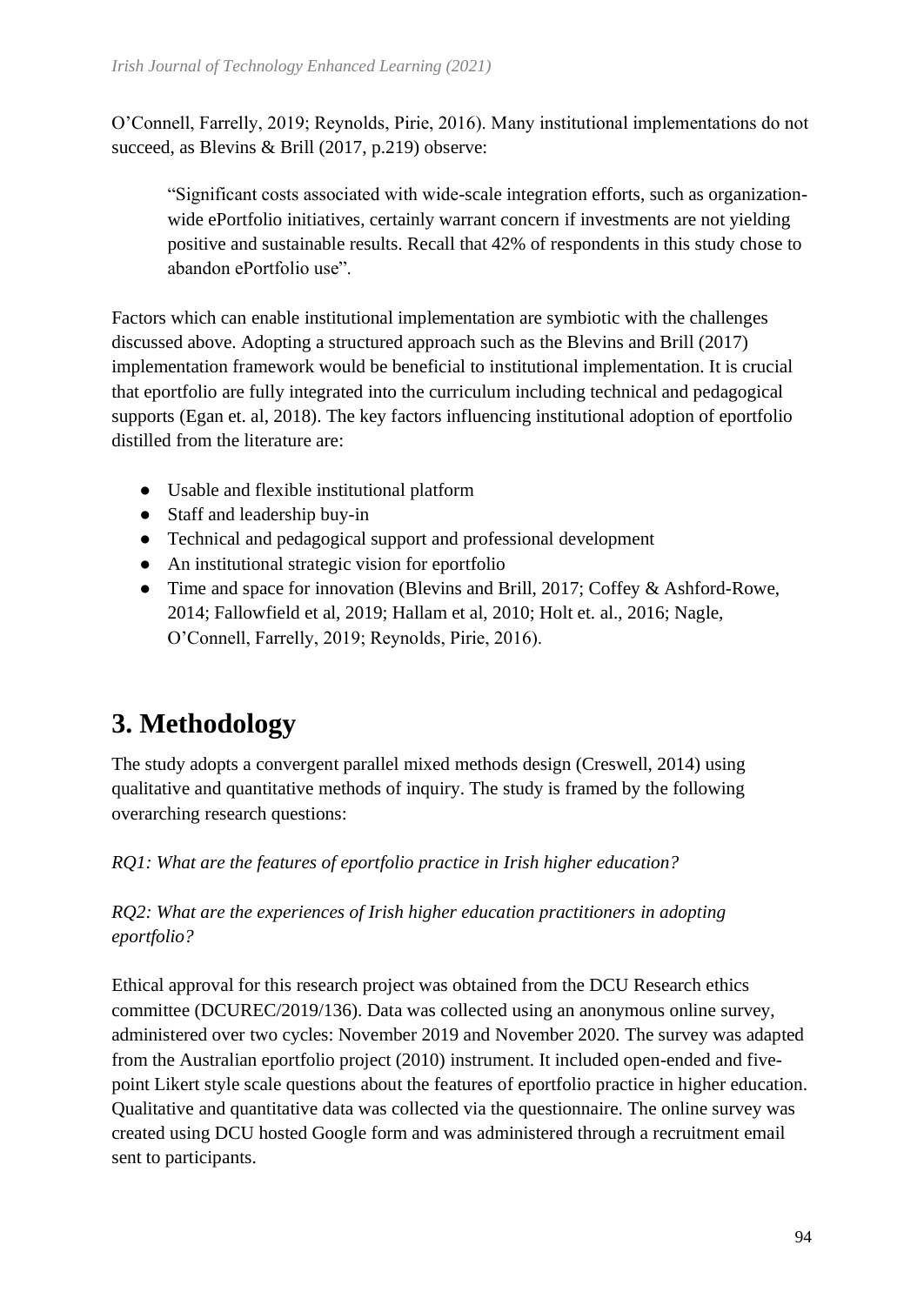Participants were invited using a variety of specific sources: targeting staff from Irish higher education institutions and using publicly available contact details such as the National Forum listing of Teaching Associates, members of the Irish Learning Technology Association open LinkedIn group and through the All Ireland Society for Higher Education Newsletter. In addition, potential participants were approached via email from a generic Eportfolio Ireland email account with the plain language statement attached inviting them to participate. In total, 79 people consented to participate in the study, 59 in the first data collection cycle and 20 in the second cycle.

The qualitative data was analysed following a data-led approach following the Braun & Clarke (2006) six phases of thematic analysis. The quantitative data was analysed using Microsoft Excel. Following the analysis of the qualitative and quantitative data sets, they were then compared using a side-by-side comparison approach (Creswell, 2014). In keeping with this approach the quantitative and qualitative data are interspersed as appropriate, rather than presenting them as distinct sets.

# **4. Findings**

In this findings section, the qualitative and quantitative data from the questionnaire data sets are reported concurrently and presented thematically.

Seventy-nine participants responded to the questionnaire, representing staff from a range of Irish higher and further education institutions, see table 2. below

| <b>Institution type</b>  | No. of responses |  |
|--------------------------|------------------|--|
| University               | 37               |  |
| Institute of Technology  | 17               |  |
| <b>Further education</b> | 8                |  |
| Private college          | 10               |  |
| Not specified            | 7                |  |
| Total                    |                  |  |

**Table 2: Respondent profile by institution type**

Four themes were constructed through the analytic process:

- 1. Institutional engagement with eportfolio
- 2. Technology underpinning eportfolio practice
- 3. Enablers of eportfolio adoption
- 4. Barriers to eportfolio adoption

These are reported in detail in the next section.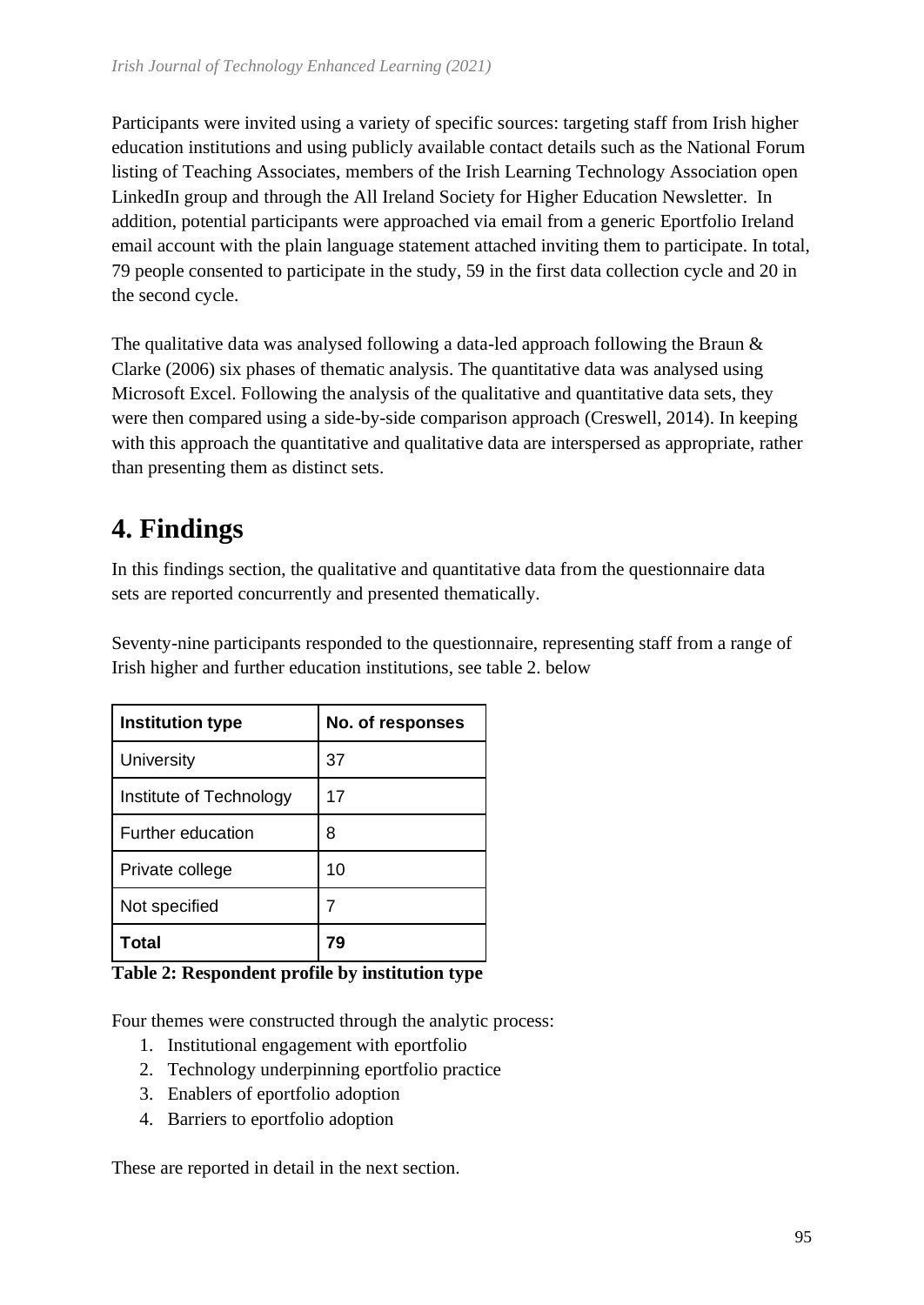## **4.1 Institutional engagement with eportfolio**

The majority of Irish institutional engagement with eportfolio reported by respondents was at programme and module level to support student centred teaching and learning activities. When asked about how eportfolio were utilised in their institutions, 10.1% of respondents answered institution-wide, 31.9% of respondents answered at programme level and 31.9% of respondents answered at module level, see figure 2. below.



## Institutional engagement with eportfolio

#### **Figure 2. Institutional engagement with eportfolio**

**Institutional leadership for eportfolio implementation**

When asked who leads the implementation of eportfolio at their institution, the majority of respondents (34.6%) answered that their teaching and learning centre managed the implementation of eportfolio, while 32.7% of respondents reported that individual eportfolio champions led the implementation of eportfolio in their institution, and 11.5% of respondents reported that the institutional information technology services led the implementation of eportfolio, see figure 3. below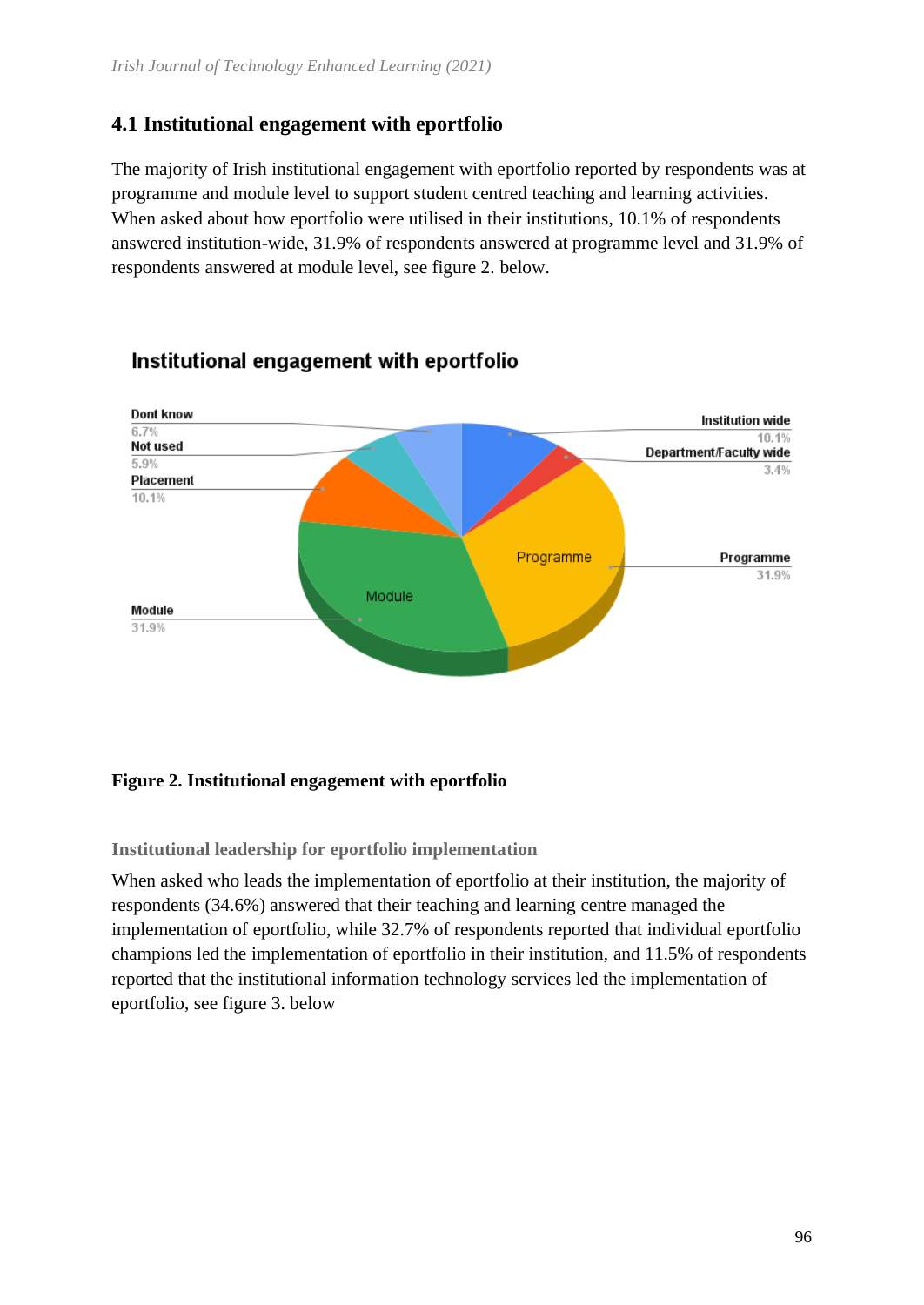

## Who manages the implementation of eportfolio in your institution?

#### **Figure 3. Leadership of eportfolio implementation**

**Pace of institutional eportfolio adoption**

When asked to rate their institution's level of eportfolio adoption based on the *Catalyst for Learning* eportfolio adoption scale (Eynon & Gambino, 2017). The majority of respondents (46.8%) answered that their institution was at stage 1 of eportfolio adoption, therefore at the early stages of adoption. A further quarter of respondents (25.3%) reported that their institution was at stage 3 of eportfolio adoption, therefore at more advanced stages but not yet at scale, see table 3. below:

| <b>Level of Adoption</b>                                            | <b>Responses</b> |  |
|---------------------------------------------------------------------|------------------|--|
| Stage 1: Emerging unsophisticated<br>eportfolio use in pockets      | 46.8%            |  |
| Stage 2: Emerging unsophisticated<br>eportfolio use at larger scale | 17.7%            |  |
| Stage 3: Emerging sophisticated eportfolio<br>use in pockets        | 25.3%            |  |
| Stage 4: Emerging sophisticated eportfolio<br>use at larger scale   | 10.1%            |  |

**Table 3. Institutional levels of eportfolio adoption adapted from Eynon & Gambino, 2017**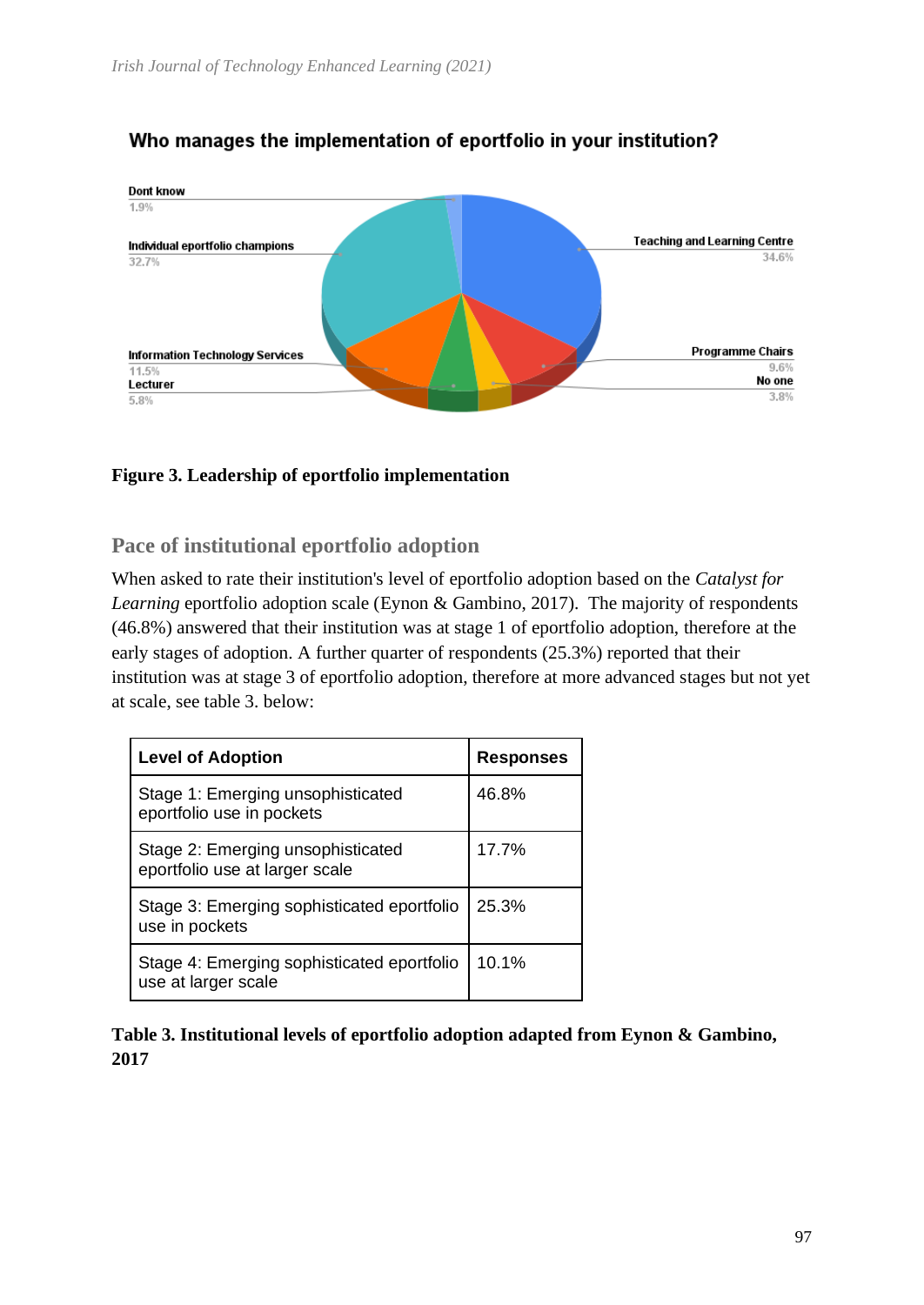#### **Purpose and usage of eportfolio**

In Irish higher education institutions, eportfolio are mainly used for purposes of assessment, reflective learning, and placement/employability in their student context. When asked about how eportfolio were used in their student context, 24.2% of respondents answered for assessment purposes, 23.8% of respondents answered for reflective learning purposes, 11.7% of respondents answered for work placement purposes, and 11.3% of respondents answered for employability purposes, see figure 4. below.



#### Purpose and usage of eportfolio

#### **Figure 4. Purposes and usage of eportfolio**

When asked about how eportfolio were used in their staff context, 59% of respondents reported for the purpose of teaching and learning, 28.2% of respondents answered that eportfolio were used for staff professional development and 10.3% of respondents reported that eportfolio were not used, see figure 5. below.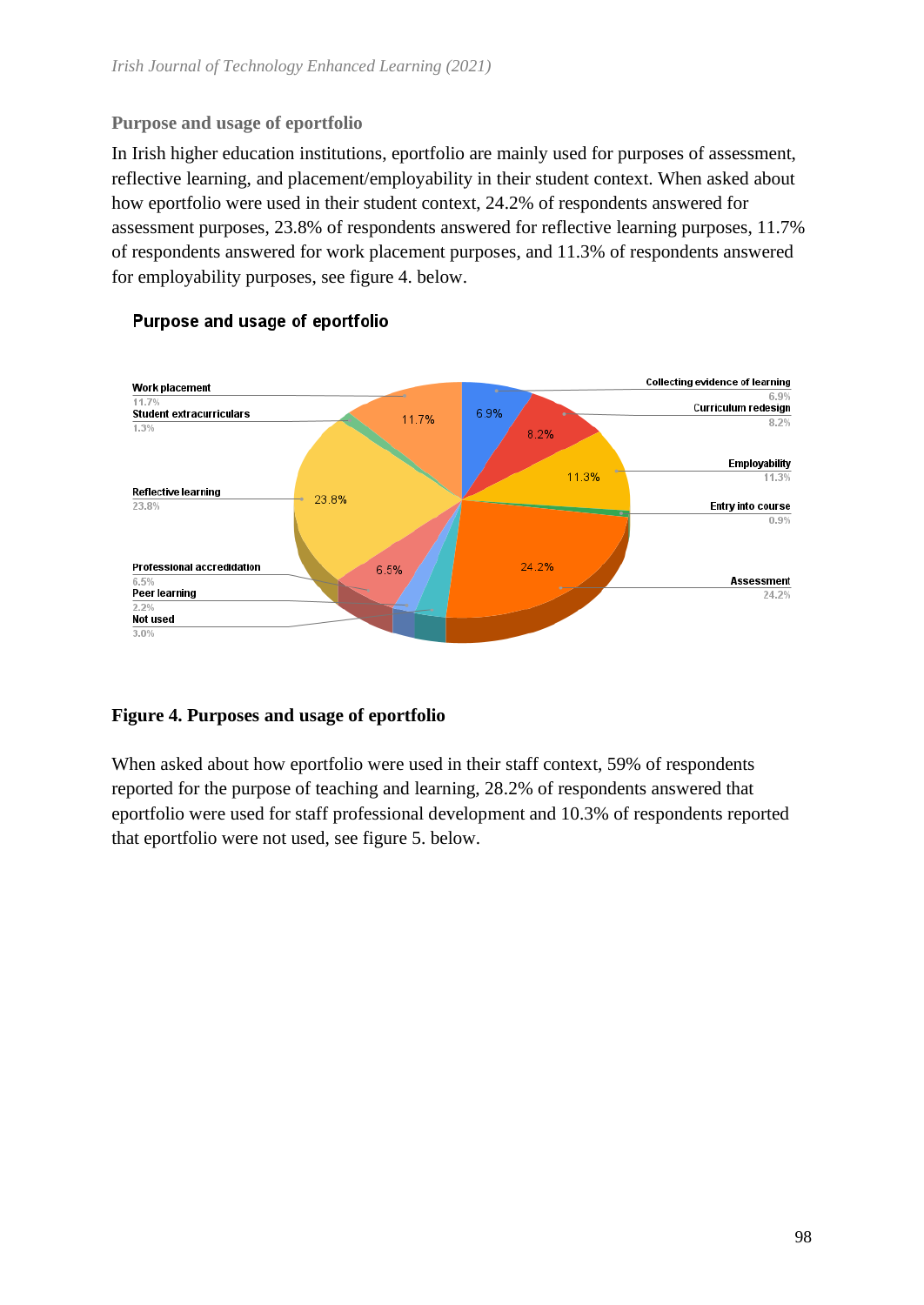## Staff use of eportfolio



#### **Figure 5. Staff use of eportfolio**

#### **Impact of eportfolio**

According to respondents, the majority of institutions (92%) have not evaluated the impact of eportfolio in their context. When asked about the impact of eportfolio in their context, participants reported impact in three areas as illustrated by the following quotes:

- 1. An improved student learning experience *"They have enhanced my students' learning and also my own. I have collected data about my students use of online diaries as opposed to eportfolios and the data has shown an improvement in their learning, in turn this has influenced the assessment strategy adopted"*
- 2. Opportunities for reflective learning *"More reflective practice, peer-to-peer learning, up-skilling of staff and students, showcasing of work".*
- 3. Creating an institutional culture of innovative assessment *"Innovation in assessment; Increased engagement in assessment for learner and lecturer; Greater flexibility in assessment approaches; Contributes toward achieving 360-degree feedback".*

#### **4.2 Technology underpinning eportfolio practice**

A wide range of platforms used to underpin eportfolio were reported by respondents, this comprised a mix of eportfolio specific platforms, virtual learning environments (VLE), web based blogging and website platforms and office platforms, see table 4. below.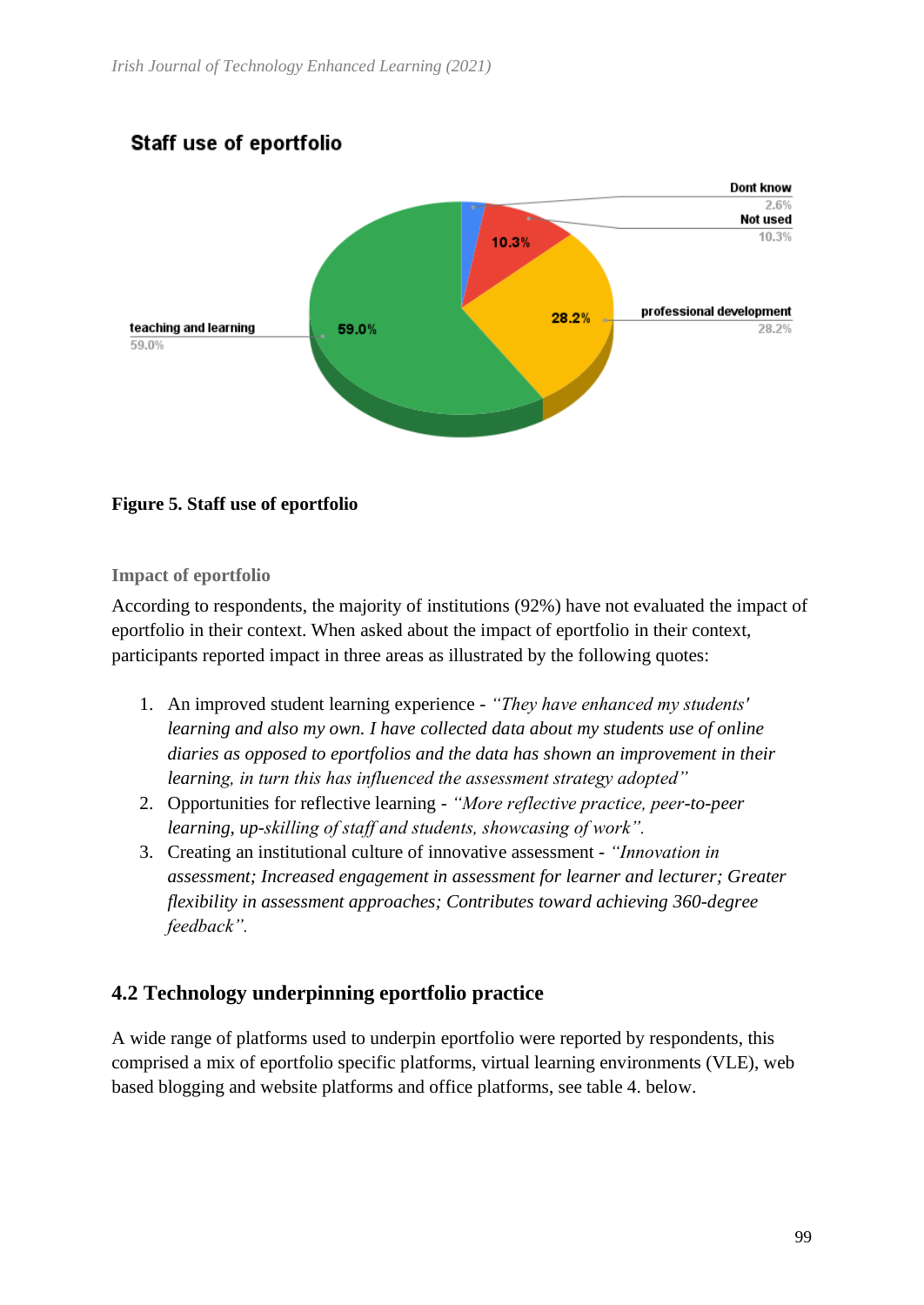| Types of eportfolio platform used  |                                                     |  |  |  |
|------------------------------------|-----------------------------------------------------|--|--|--|
| Eportfolio specific platform       | Mahara, Pebblepad, Pathbrite, CourseNetworking (CN) |  |  |  |
| Virtual learning environment (VLE) | Blackboard, Brightspace, Moodle                     |  |  |  |
| Website and blogging platforms     | Wix, Weebly, Wordpress, Livebinders, Behance        |  |  |  |
| Office platforms                   | Microsoft OneNote and Sway, G-suite                 |  |  |  |
| Other                              | Seesaw                                              |  |  |  |

#### **Table 4. Types of eportfolio platform used**

When asked about the technology underpinning institutional eportfolio practice, 33.7% of respondents reported that they used Mahara, 15.2% reported that they used blogging and website platforms such as Wordpress, 15.1% reported using Office platforms and 12.8% reported using virtual learning environments.

## **4.3 Enablers of eportfolio adoption**

A number of themes related to the factors which enabled institutions to successfully implement eportfolio were reported in the data. Three themes related to enablers of eportfolio adoption were identified in the data:

- 1. Professional development and support
- 2. Buy-in
- 3. The impact of eportfolio champions

#### **Professional development and support**

The provision of both formal and informal professional development and pedagogical and technical support centrally by institutions was found to be a key enabler for successful institutional eportfolio adoption.

## *"CPD provided by the e-learning unit, individual champions and in one case a departmental initiative"*

When asked about the nature of support for eportfolio practice provided by their institution, 28.7% of respondents reported that workshop or drop in clinics were provided, 28.7% that online resources to support eportfolio practice were provided, 20% reported that their institution provided dedicated support staff for eportfolio, 15.7% reported that no support for eportfolio was provided by their institution. See figure 6. below.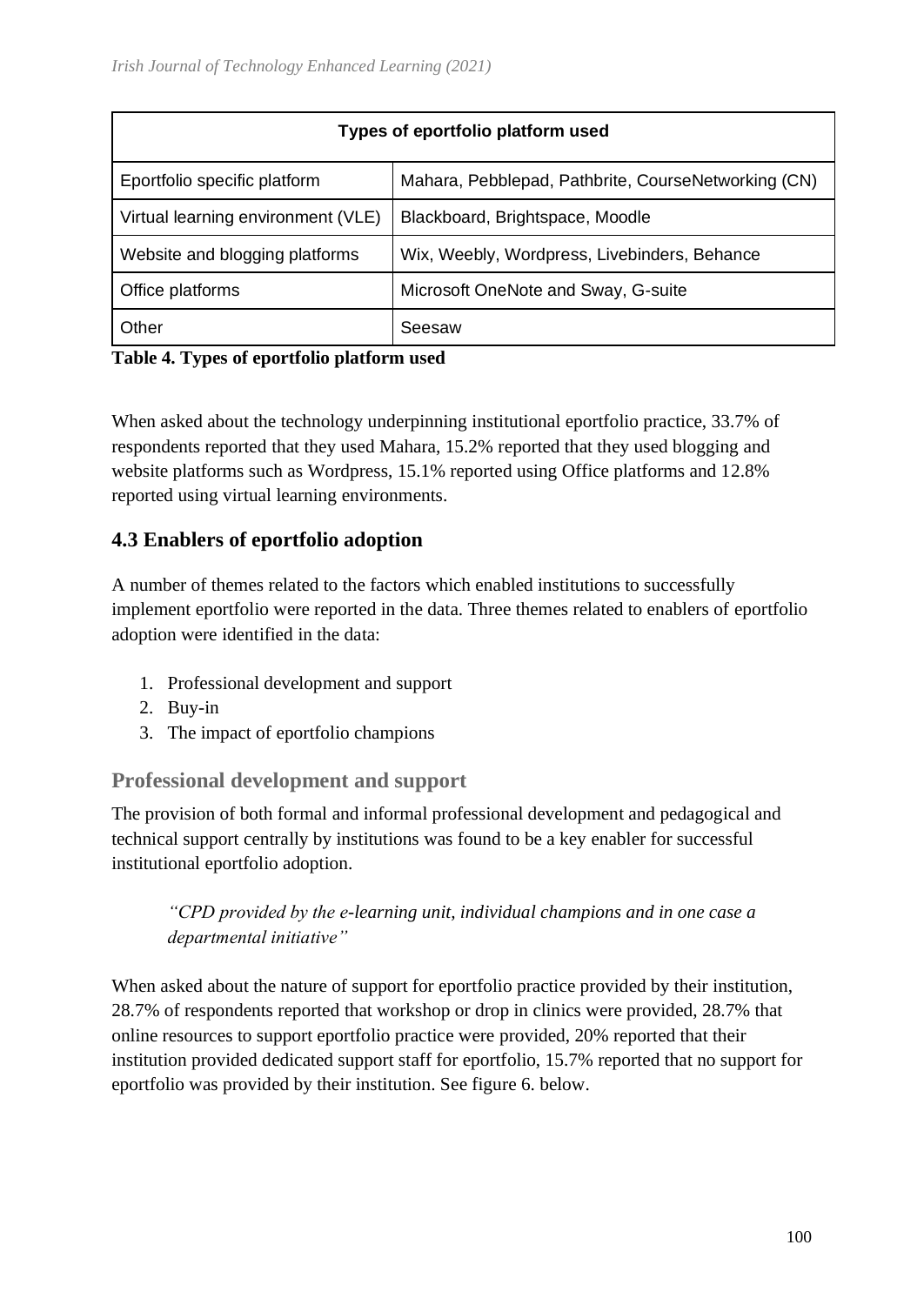

## What support is provided to users of the eportfolio in your context?

#### **Figure 6. Provision of eportfolio support**

#### **Buy-in**

The presence of support and buy-in for the implementation of eportfolio was identified by participants as a key ingredient for success, in particular senior management support, programme level coordination and support and commitment by lecturers to implementing an eportfolio approach.

*"establishing the value for all stakeholders - students, staff, Schools; time and resource allocation need full consideration and follow-through"*

When asked if eportfolio was a strategic priority in their institution, a majority of respondents (50.6%) answered no, 33.8% answered yes and 15.6% did not know.

#### **The impact of eportfolio champions**

Eportfolio champions were identified by participants as enablers of successful eportfolio implementation. Champions were typically internal academic colleagues who shared and showcased their eportfolio practice which served to spread and model best practice institutionally.

*"Staff willing to innovate and become internal champions"*

#### **4.4 Barriers to eportfolio adoption**

A number of themes related to factors which are barriers to institutional adoption of eportfolio were identified in the data. Four themes were constructed through the analytic process related to barriers to eportfolio adoption: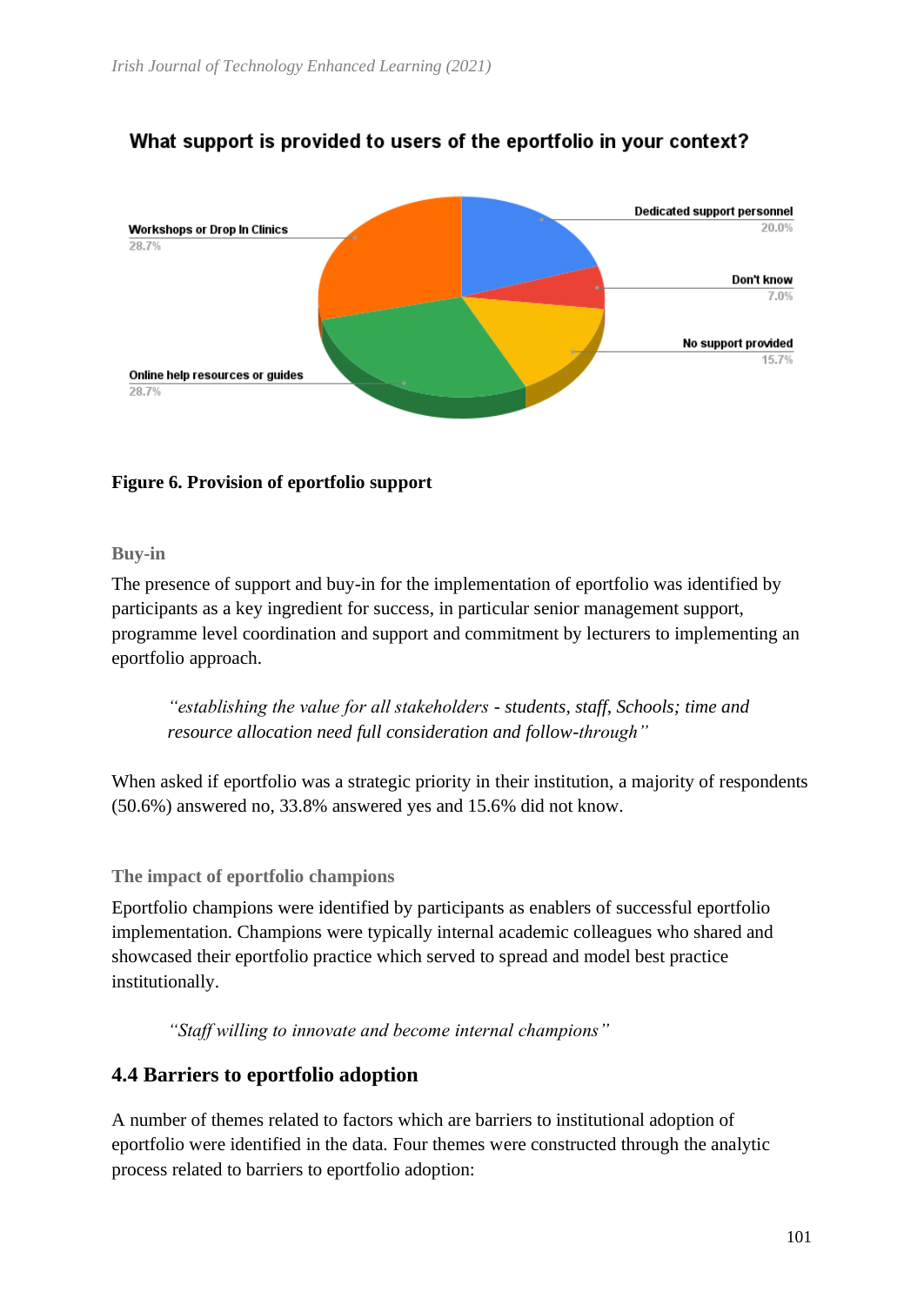- 1. Academic workload
- 2. Lack of support
- 3. Absence of institutional buy-in
- 4. Lack of awareness about eportfolio

#### **Academic workload**

Participants reported that the additional workload associated with trying out a new pedagogical approach on top of their existing teaching, research and service workload was a barrier to eportfolio adoption.

*"High workload already and little support that provides people with the opportunity to try new things".*

#### **Lack of support**

A lack of technical and pedagogical support as well as the absence of an institutional eportfolio platform were reported by participants as barriers to eportfolio adoption.

*"lack of learning technologist support /expertise in eportfolio"*

#### **Absence of institutional buy-in**

Participants reported that an absence of institutional buy-in; no institutional strategy, no financial support and a lack of senior management support were barriers to eportfolio adoption.

*"A lack of direction and a lack of example from Heads of School and Senior Management in relation to the adoption and use of eportfolios by staff and students".*

**Lack of awareness about eportfolio**

A lack of awareness of the affordances of eportfolio by staff and students was also reported by participants as a barrier to adoption.

*"generalised lack of knowledge of eportfolios among staff, a lack of awareness among students of the concept of eportfolios and their use and value"*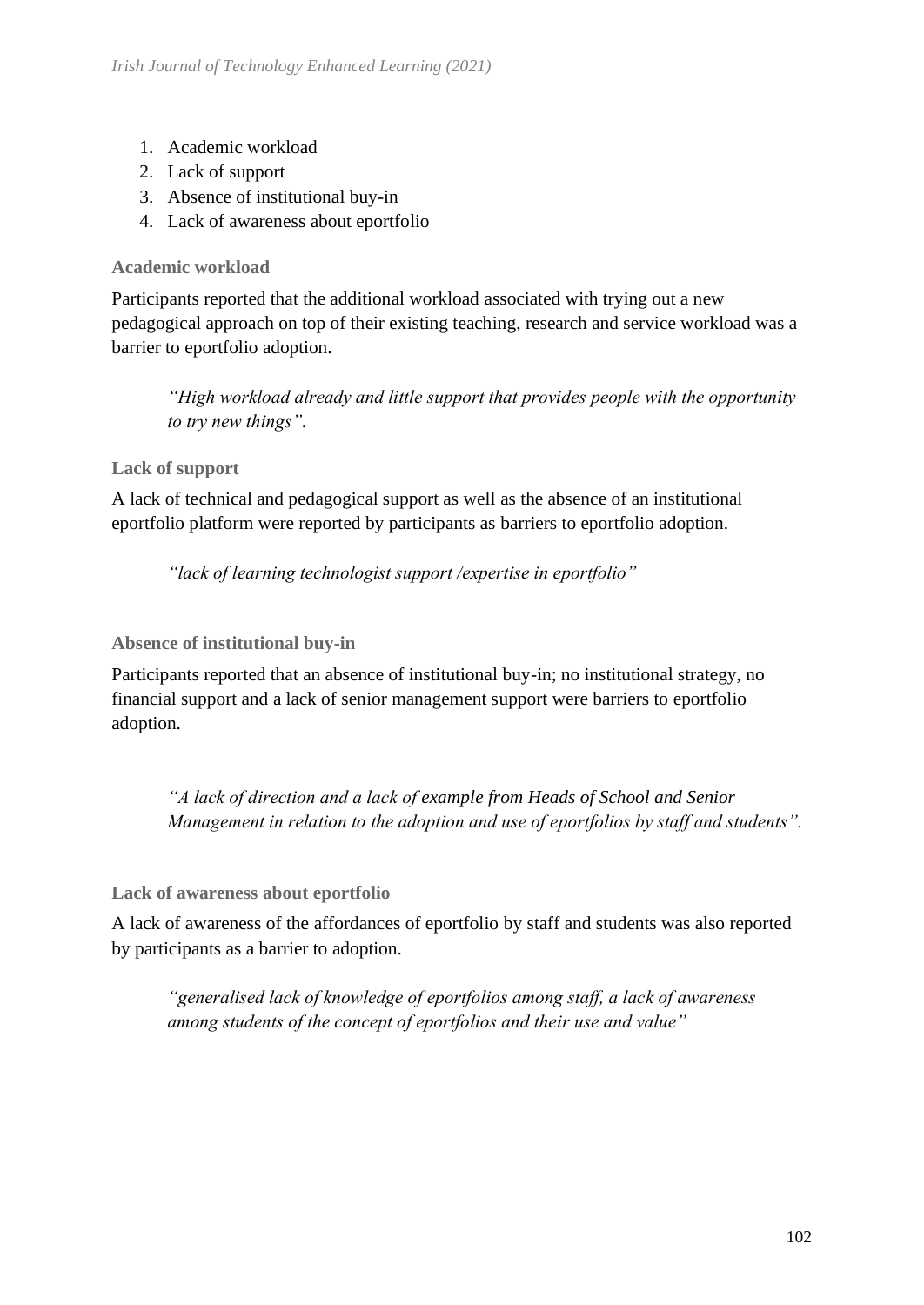# **5. Discussion**

The purpose of this study was to explore how Irish higher education institutions engage with and adopt eportfolio in practice. This section discusses the findings of the study in relation to the research questions for the study and the existing literature on eportfolio practice and adoption.

#### *RQ1: What are the features of eportfolio practice in Irish higher education?*

In relation to practice there are three broad features evident from the data: (i) teaching staffs' use with their students; (ii) staff use for their own purposes and (iii) lack of evaluation. With respect to the ways that teaching staff use eportfolios with their students the findings indicate that Irish eportfolio practice mainly centred on using eportfolio for student assessment, reflection, to support placement experiences and to develop student employability skills. This is consistent with previous research which found that the majority of higher education eportfolio practice centres around assessment, placement and to collect evidence of graduate attributes (eportfoliohub n.d. (b); Von Kronsky & Oliver 2012; Eynon & Gambino 2017; Farrell, 2018; Baines & Wilson 2018).

While the predominant feature of use involves their employment by staff to support students, there was also evidence that staff are using eportfolios for personal and/or professional purposes. Given the increasing importance of demonstrable career development for those who teach such as the development of the National Forums' Professional Development framework (National Forum, 2016), eportfolios are well placed to provide a means of mapping and evidencing this process.

Given the emphasis on the need for evidence-informed practice as a way of improving teaching and learning it is particularly noteworthy that hardly anyone in the study reported evaluating their eportfolio practice. As we previously acknowledged, there has been an increase in the numbers of papers published in recent years on the topic. However, while eportfolios do present a number of opportunities and benefits for students, staff and institutions these need to be researched and reported on if they are to become more widely used (Bryant & Chittum, 2013).

## *RQ2: What are the experiences of Irish higher education institutions with adopting eportfolio?*

The findings of this study indicate that the implementation and adoption of eportfolio by Irish HEIs has been quite uneven, the majority of institutions were reported to be at early stages of adoption. The majority of eportfolio practice was reported to be at module or programme level, our study found very few examples of eportfolio adoption at an institution wide stage.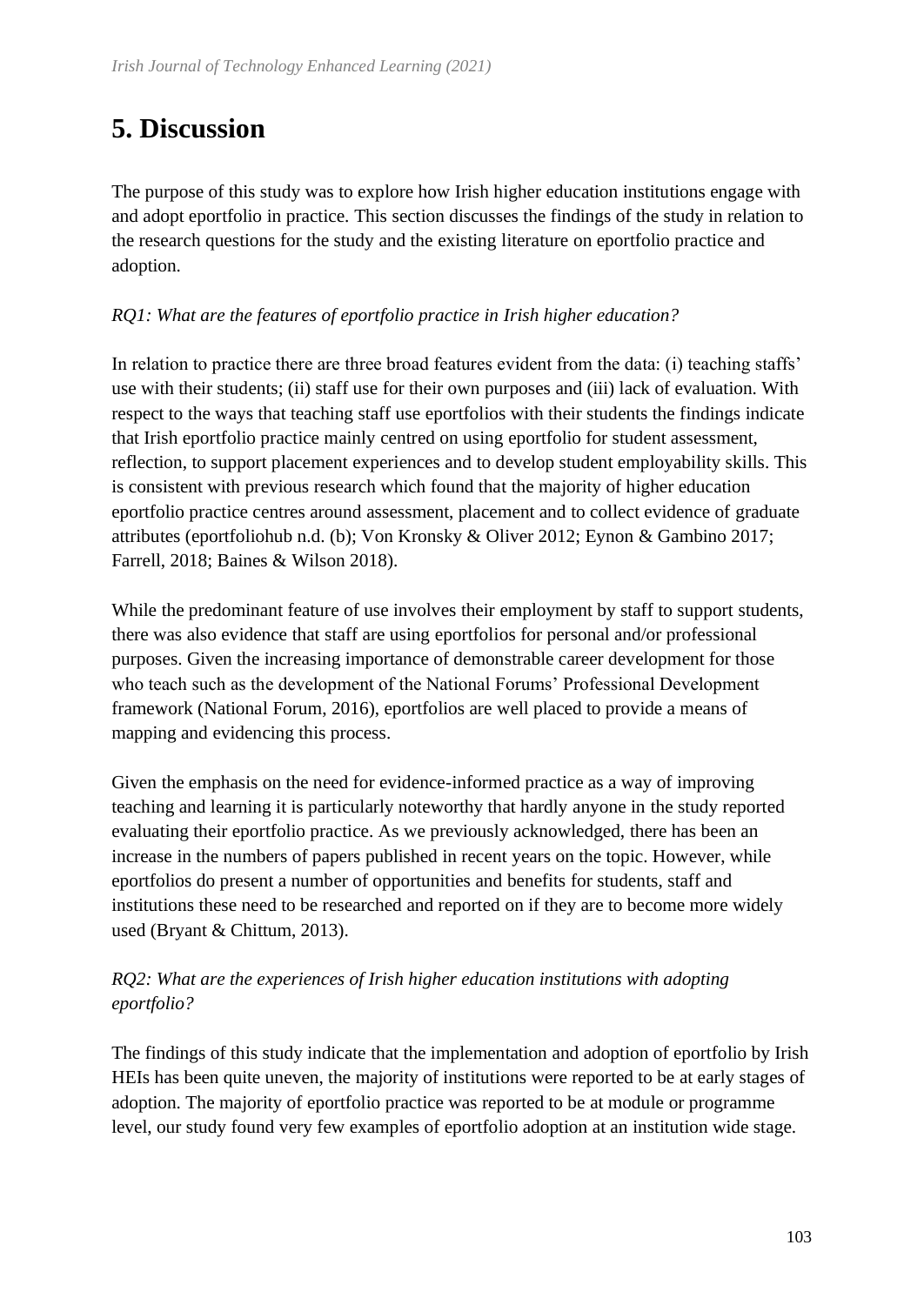The study indicated that there is quite an extensive range of platforms used, from proprietary VLEs to open source solutions. The range of potential uses and roles is one of the strengths of eportfolios (Kunnari & Laurikainen, 2017; Scully, O'Leary & Brown 2018). However, given the multiplicity of roles and the ever increasing cybersecurity and digital wellbeing concerns one might question whether (in the future) one institutional eportfolio platform can meet the diverse needs and requirements of staff, learners, potential employers, accreditation bodies and institutional quality assurance procedures.

The data revealed a number of factors which enabled institutions to successfully implement eportfolio: (i) professional development and support (ii) buy-in and (iii) the impact of eportfolio champions. The provision of both formal and informal professional development and pedagogical and technical support centrally by institutions was found to be a key enabler for successful institutional eportfolio adoption. This finding is well supported by previous studies on implementation (Blevins and Brill, 2017; Egan et al, 2018).

This study found that buy-in and championing at the macro level of senior management, the meso level of schools/departments and the micro level of programmes and modules was a key ingredient for successful eportfolio implementation. This finding is well supported in the literature which identifies an institutional strategic vision for eportfolio and staff and leadership support as crucial to successful eportfolio implementation (Blevins and Brill, 2017; Coffey & Ashford-Rowe, 2014; Fallowfield et al, 2019; Hallam et al, 2010; Holt et. al., 2016; Nagle, O'Connell, Farrelly, 2019; Reynolds, Pirie, 2016). The role of champions in the promulgation of educational technology responses is well documented (Eynon & Gambino, 2017); however, if eportfolios are to enjoy a wider level of use and acceptance, the use of champions (however enthusiastic) is not sustainable in the longer term. It may be more advantageous to spread the advocacy of eportfolio practice across faculties and schools. If the pandemic and ensuing lockdown has highlighted anything it is the fragility of the college ecosystem. The technical infrastructure that facilitates eportfolios is certainly crucial, but so too are the necessary policies and procedures that sustain and nurture the central core of institutions - its people.

The data revealed four barriers to Irish institutional eportfolio adoption: (i) academic workload (ii) lack of support (iii) absence of institutional buy-in (iv) lack of awareness about eportfolio. These findings are symbiotic with the enablers discussed above. The second cycle of this study took place during the Covid-19 pandemic when academic workload was certainly keenly felt and may well have impacted on eportfolio adoption. It is well documented in the literature that implementation of eportfolio at institutional level is very challenging and many eportfolio initiatives fail (Blevins and Brill, 2017; Cambridge, 2012; Eynon & Gambino, 2017).

In summary, what has emerged from this study as landscape snapshot of current eportfolio practice and adoption is: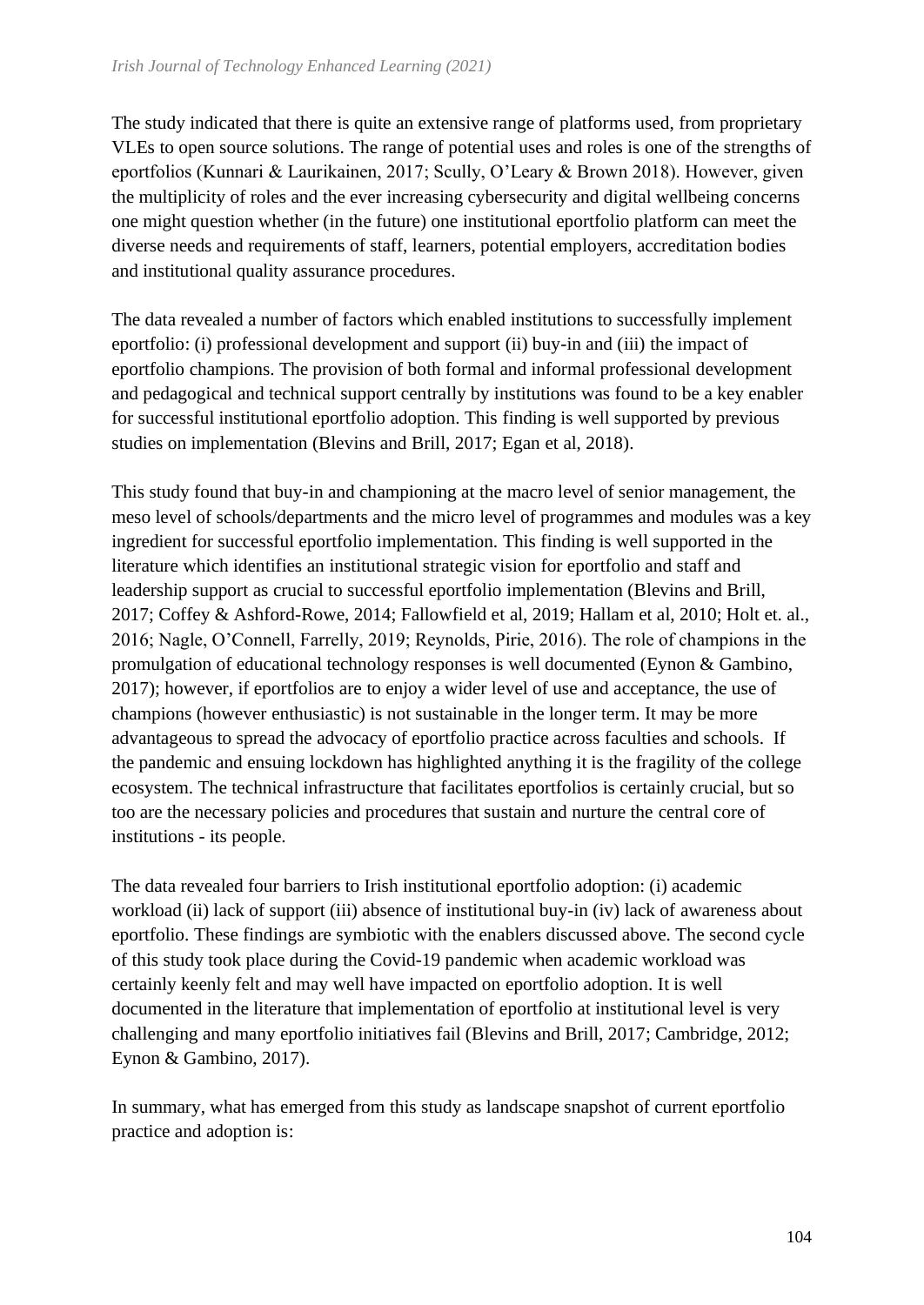- 1. Irish eportfolio practice is mainly centred on using eportfolio for student assessment, reflection, to support placement experiences and to develop student employability skills.
- 2. Teaching staff are beginning to use eportfolio to document their professional practice and learning.
- 3. The majority of Irish eportfolio practice is not being evaluated.
- 4. A strategic approach to eportfolio implementation is necessary.
- 5. Institutional eportfolio initiatives need to be underpinned with adequate financial, human, technical and pedagogical resources and support.

# **6. Conclusions**

The purpose of this study was to explore eportfolio practice and adoption across Irish Higher Education Institutes. The findings of this study indicate that if Irish HEIs want to scale up eportfolio practice to an institution-wide approach a far more strategic vision is needed. This study recommends that underpinning a strategic eportfolio implementation should be adequate financial, human, technical and pedagogical resources and support. A key finding from this study was that many Irish HEIs had not evaluated their eportfolio practice. A further recommendation is in order to understand current eportfolio practices, institutions should evaluate their current eportfolio practices and use this to inform a strategic approach to scaling up institutional eportfolio practice. Future research is planned to do a qualitative study to further explore Irish eportfolio practitioners and institutional leaders' experiences of eportfolio adoption/non-adoption and the impact of the Covid-19 pandemic on assessment practices. We are very mindful that one of the limitations was that the student voice was not captured and while we contend that the participants surveyed are well placed to provide insight into their respective institution's practice they necessarily provide only one side of the story.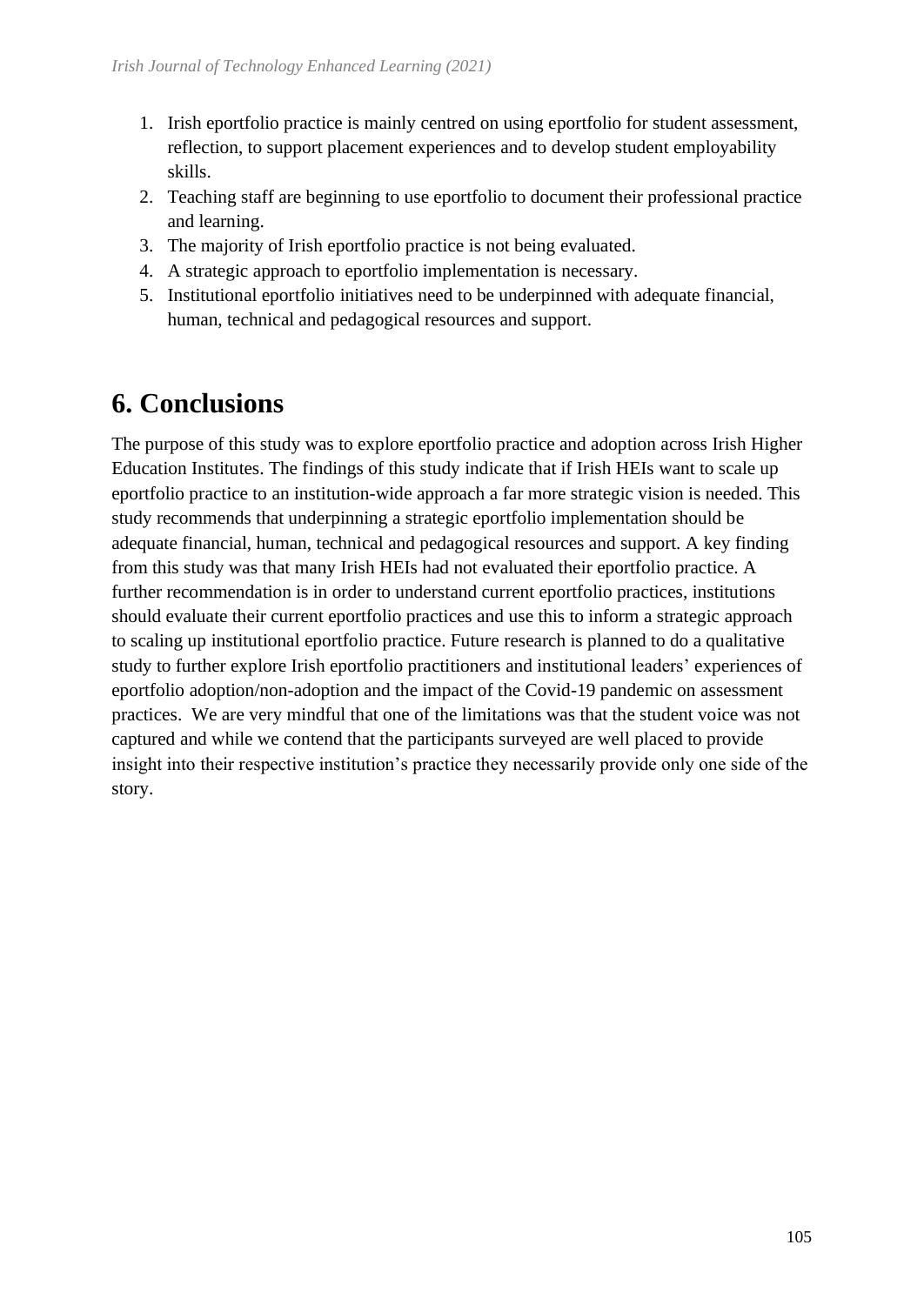# **References**

Baines, K and Wilson, K. (2018). From Berlin to Belize. In: Eynon, B and Gambino, L (eds.), *Catalyst in action*. Stylus, Virginia.

Baird, K, Gamble, J and Sidebotham, M. 2016. Assessment of the quality and applicability of an eportfolio capstone assessment item with a bachelor of midwifery program. *Nurse Education in Practice*, 20: 11–16. DOI: https://doi.org/10.1016/j.nepr.2016.06.007

Blevins, S., Brill, J., (2017). Enabling Systemic Change: Creating an ePortfolio Implementation Framework Through Design and Development Research for use by Higher Education Professionals. *International Journal of Teaching and Learning in Higher Education,* 29(2).

Bozkurt, A., Jung, I., Xiao, J., Vladimirschi, V., Schuwer, R., Egorov, G., Lambert, S., Al-Freih, M., Pete, J., Olcott, Jr., D., Rodes, V., Aranciaga, I., Bali, M., Alvarez, A. J., Roberts, J., Pazurek, A., Raffaghelli, J. E., Panagiotou, N., de Coëtlogon, P., Shahadu, S., Brown, M., Asino, T. I., Tumwesige, J., Ramírez Reyes, T., Barrios Ipenza, E., Ossiannilsson, E., Bond, M., Belhamel, K., Irvine, V., Sharma, R. C., Adam, T., Janssen, B., Sklyarova, T., Olcott, N., Ambrosino, A., Lazou, C., Mocquet, B., Mano, M., & Paskevicius, M. (2020). A global outlook to the interruption of education due to COVID-19 pandemic: Navigating in a time of uncertainty and crisis. *Asian Journal of Distance Education*, 15(1), 1-126. Retrieved from <http://www.asianjde.com/ojs/index.php/AsianJDE/article/view/462>

Bryant, L., Chittum, J. (2013). Eportfolio Effectiveness: A(n Ill-fated) Search for Empirical Support. *International Journal of Eportfolio*, 3(2), 189-198. Retrieved from http://www.theijep.com/

Buente, W, Winter, JS, Kramer, H, Dalisay, F, Hill, YZ and Buskirk, PA. 2015. Program based assessment of capstone eportfolios for a communication BA curriculum. *International Journal of ePortfolio*, 5(2): 169–179.

Cambridge, D. (2012). Preface. In D. Cambridge (Ed.), *E-portfolios and global diffusion: Solutions for collaborative education* (pp. xi-xvi). Washington, DC: IGI Global

Coffey, U., & Ashford-Rowe, K. (2014). The changing landscape of ePortfolios: A case study in one Australian university. *Australasian Journal of Educational Technology*, 30(3). https://doi.org/10.14742/ajet.199

Corley, C.R., Zubizarreta, J. (2012). The Power and Utility of Reflective Learning Portfolios in Honours. *Journal of the National Collegiate Honours Council*, 13(1), 63-76 Spr-Sum. Retrieved from https://digitalcommons.unl.edu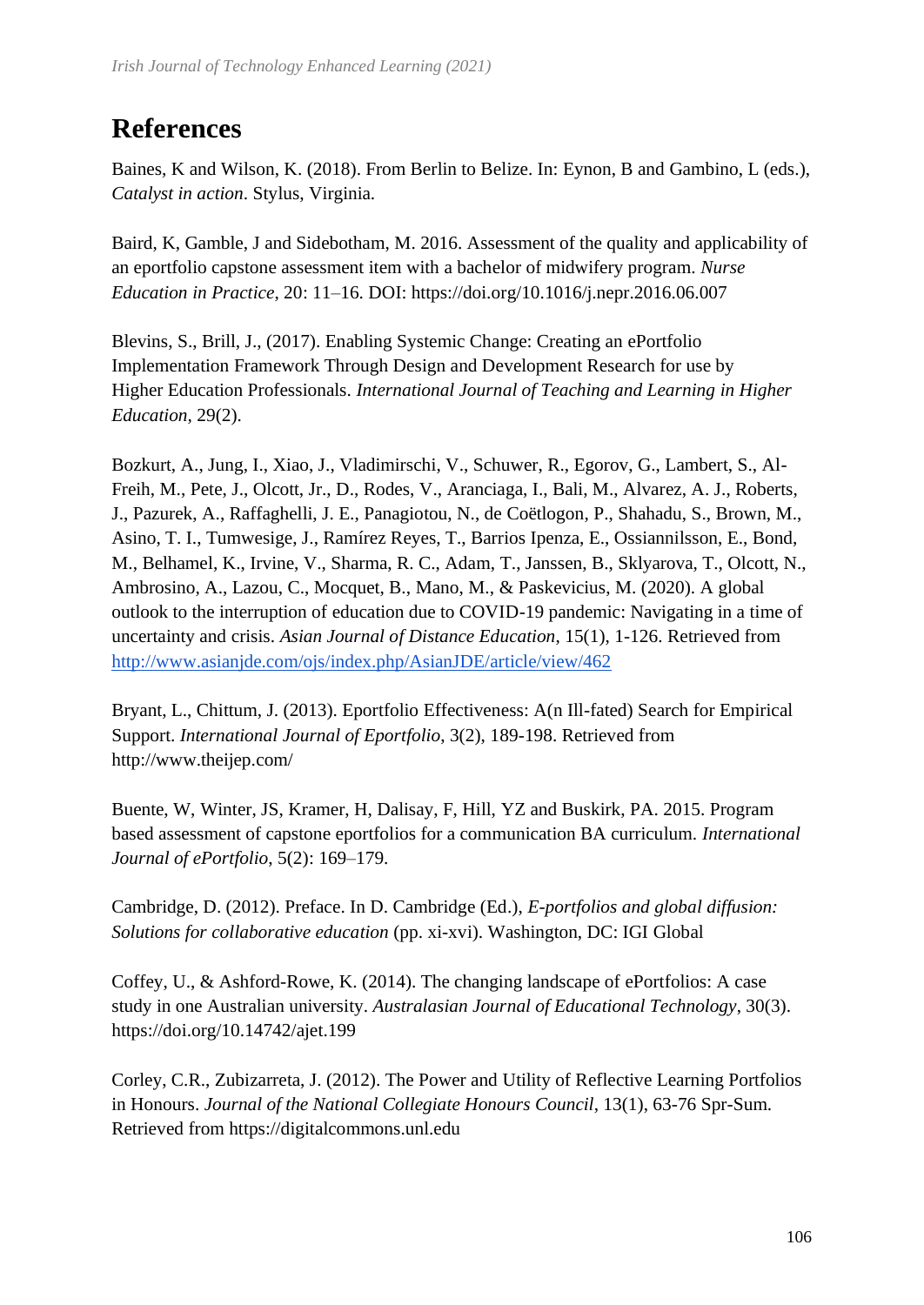Costelloe, L., (2021). Exploring the potential of digital teaching portfolios to support in/nonformal professional development for those who teach in Higher Education. *Irish Journal of Technology Enhanced Learning*, 6(1), 1-13. https://doi.org/10.22554/ijtel.v6i1.72

Creswell, J.W. (2014). *Research Design: Qualitative, Quantitative and Mixed Methods Approaches.* London: Sage.

Donaldson, L., Buckley, K., Farrell, O., Uí Choistealbha., J., (2018) Reflections on ePortfolio Professional Learning: Harnessing an Unconference Approach. *AePR*, 2 (3).

Donaldson, L. (2018) (Ed), *[Eportfolio Based Assessment –](https://read.bookcreator.com/czHiWg1mbURBt6XGEriXdgYJEr62/j09MDQqZTXGthHfmyzsU0Qnt%20%E2%80%93%20Inspiring%20Exploration%20and%20Supporting%20Evaluation%20for%20Practitioners.%20%5Bonline%20book%5D.%20National%20Institute%20for%20Digital%20Learning,%20Dublin%20City%20University.) Inspiring Exploration and [Supporting Evaluation for Practitioners.](https://read.bookcreator.com/czHiWg1mbURBt6XGEriXdgYJEr62/j09MDQqZTXGthHfmyzsU0Qnt%20%E2%80%93%20Inspiring%20Exploration%20and%20Supporting%20Evaluation%20for%20Practitioners.%20%5Bonline%20book%5D.%20National%20Institute%20for%20Digital%20Learning,%20Dublin%20City%20University.)* [online book]. National Institute for Digital Learning, Dublin City University.

Egan, J., Cooper-Ioelu, P., Spence, F., Petersen, M.L., (2018). The Curricular and Technological Nexus: Findings From a Study of ePortfolio Implementation. *The International Journal of ePortfolio*, 8(2).

Eportfoliohub (Undated) (a). Awareness and Usage of ePortfolios by Students in Higher Education in Ireland: Findings from a Student Survey. Eportfoliohub.ie. Available from: [https://eportfoliohub.ie/wp-content/uploads/2016/08/Survey-Students-Report\\_low.pdf](https://eportfoliohub.ie/wp-content/uploads/2016/08/Survey-Students-Report_low.pdf) [Accessed 23/05/2021].

Eportfoliohub (Undated) (b). Awareness and Usage of ePortfolios by Faculty in Higher Education in Ireland: Findings from a Faculty Survey. Eporftoliohub.ie. Available from: [https://eportfoliohub.ie/wp-content/uploads/2016/08/Survey-Faculty-Report\\_low.pdf](https://eportfoliohub.ie/wp-content/uploads/2016/08/Survey-Faculty-Report_low.pdf) [Accessed 23/05/2021].

Eportfoliohub (Undated) ©. Using ePortfolios for Recruitment: Employers' Perspectives. Eportfoliohub.ie. Available from: [https://eportfoliohub.ie/wp](https://eportfoliohub.ie/wp-content/uploads/2016/09/Survey-Employer-Report.pdf)[content/uploads/2016/09/Survey-Employer-Report.pdf](https://eportfoliohub.ie/wp-content/uploads/2016/09/Survey-Employer-Report.pdf) [Accessed 23/05/2021].

Eynon, B and Gambino, L. (2017). *High impact eportfolio practice*. Sterling, VA: Stylus

Farrell, O., (2020). From Portafoglio to Eportfolio: The Evolution of Portfolio in Higher Education. *Journal of Interactive Media in Education*, 2020(1), p.19. DOI: <http://doi.org/10.5334/jime.574>

Farrell, O. 2018. Failure to launch: The unfulfilled promise of eportfolios in Irish higher education: An opinion piece. *DBS Business Review*, 2. DOI: <https://doi.org/10.22375/dbr.v2i0.30>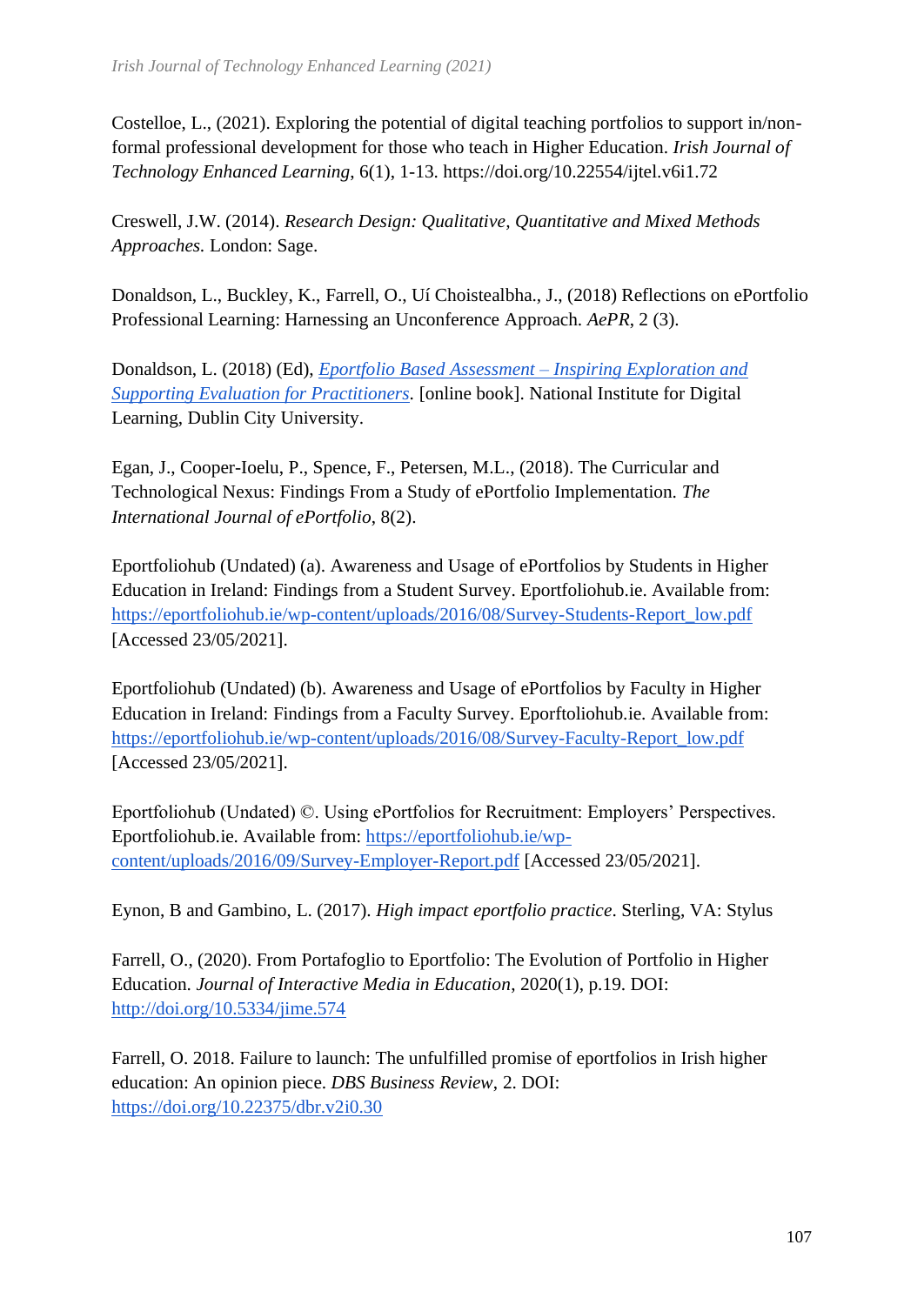Farrell, O., & Seery, A., (2018). "I am not simply learning and regurgitating information, I am also learning about myself": learning portfolio practice and online distance students. *Distance Education*, 40 (1). doi: 10.1080/01587919.2018.1553565

Fallowfield, S.M., Urtel, M., Swinford, R., Angermeier, L., Plopper, A., (2019). A Case Study in ePortfolio Implementation: A Department-Wide Perspective. *The International Journal of ePortfolio,* 9(2).

Gallen, J. (2021). Eportfolios as Reflective Assessment of Social Justice. *Irish Journal of Technology Enhanced Learning*, 6(1), 22-28. https://doi.org/10.22554/ijtel.v6i1.89

Hallam, G. & Harper, W. & McAllister, L. & Hauville, K. Creagh, T. (2010). Australian ePortfolio Project. ePortfolio use by university students in Australia: Informing excellence in policy and practice. Supplementary report.

Hegarty, S. (2017). Integrating ePortfolios into an assessment strategy in an undergraduate Geography module, *AePR*, 2 (1).

Holt, D. M., McGuigan, N., Kavanagh, M., Leitch, S., Ngo, L., Salzman, S., Watty, K., & McKay, J. (2016). Academic leaders' perspectives on adopting ePortfolios for developing and assessing professional capabilities in Australian business education. *Australasian Journal of Educational Technology*, 32(5).<https://doi.org/10.14742/ajet.2666>

McManus, R. (2021). Lessons from reflective journaling in undergraduate eportfolios. *Irish Journal of Technology Enhanced Learning*, 6(1), 29-36.<https://doi.org/10.22554/ijtel.v6i1.81>

Morreale, C, Van Zile-Tamsen, C, Emerson, CA and Herzog, M. 2017. Thinking skills by design: A capstone eportfolio to promote reflection, critical thinking and curriculum integration. *International Journal of Eportfolio*, 7(1), 13–28.

National Forum for the Advancement of Teaching and Learning in Higher Education (2016). National Professional Development Framework for All Staff Who Teach in Higher Education. *National Forum for the Advancement of Teaching and Learning in Higher Education*. Available from [https://hub.teachingandlearning.ie/resource/national-professional](https://hub.teachingandlearning.ie/resource/national-professional-development-framework-for-all-staff-who-teach-in-higher-education/)[development-framework-for-all-staff-who-teach-in-higher-education/](https://hub.teachingandlearning.ie/resource/national-professional-development-framework-for-all-staff-who-teach-in-higher-education/) [Accessed 20/09/2021].

Nagle, L., O'Connell, M., Farrelly, T., (2019). A gap in governance: acknowledging the challenges of organic ePortfolio implementation. *Educational Media International*, 56(4). doi:10.1080/09523987.2019.1682271

Poole, P., Brown, M., McNamara, G., O'Hara, J., O'Brien, S., Burns, D., (2018). Challenges and supports towards the integration of ePortfolios in education. Lessons to be learned from Ireland. *Heliyon* 4 e00899.doi: